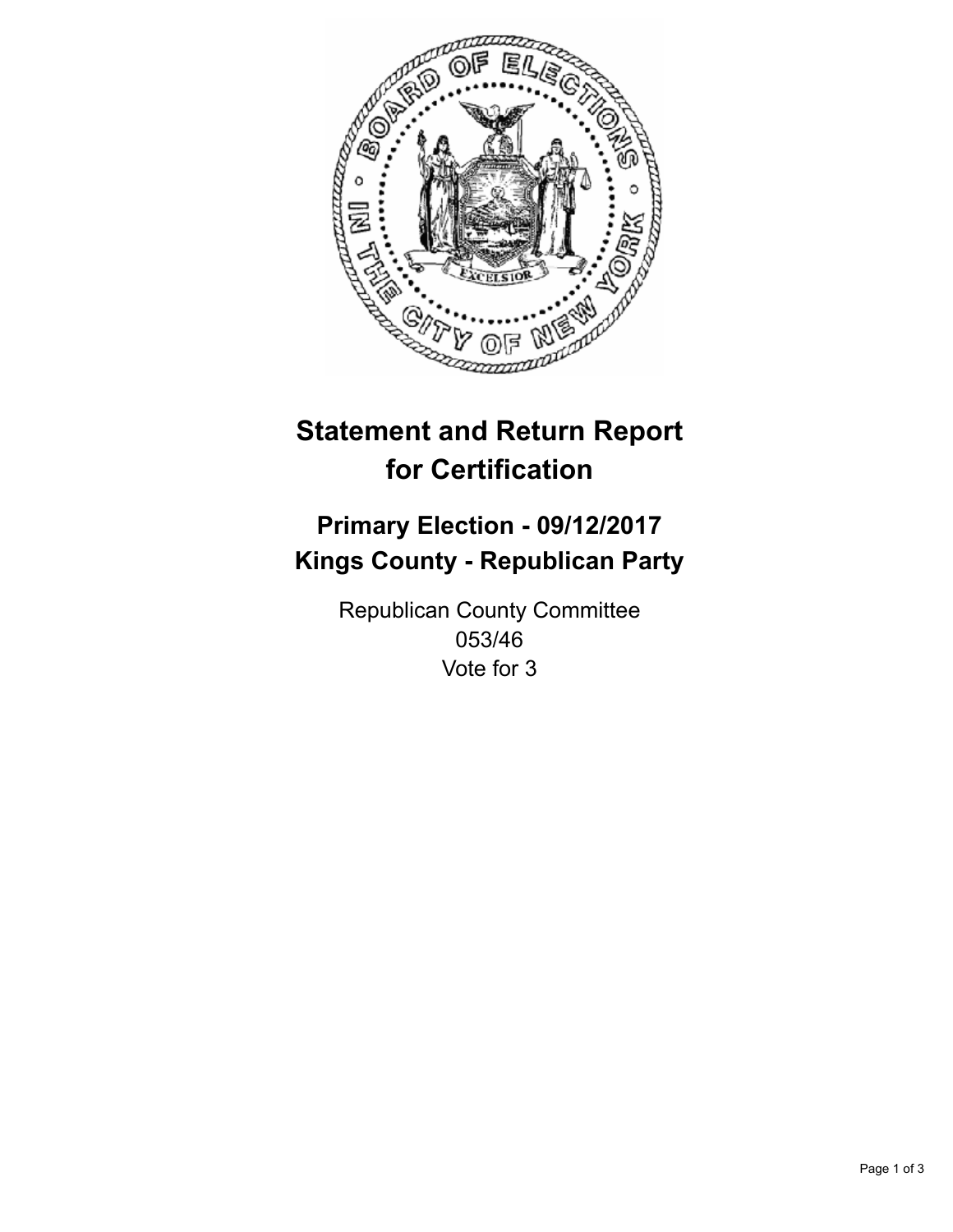

## **Assembly District 46**

| <b>PUBLIC COUNTER</b>                                    | 50             |
|----------------------------------------------------------|----------------|
| <b>MANUALLY COUNTED EMERGENCY</b>                        | 0              |
| ABSENTEE / MILITARY                                      | 3              |
| <b>AFFIDAVIT</b>                                         | 0              |
| <b>Total Ballots</b>                                     | 53             |
| Less - Inapplicable Federal/Special Presidential Ballots | 0              |
| <b>Total Applicable Ballots</b>                          | 53             |
| <b>JAMES L. FERRARA</b>                                  | 29             |
| <b>JOAN LOVEJOY</b>                                      | 19             |
| <b>IOANNIS KORDISTOS</b>                                 | 24             |
| DHURATA KADIU                                            | 2              |
| <b>HASSAN DAGHER</b>                                     | 10             |
| DANIEL BLATTO (WRITE-IN)                                 | 2              |
| GREGORY BLATTO (WRITE-IN)                                | $\overline{2}$ |
| SIOBHAN FUNARO (WRITE-IN)                                | 1              |
| <b>Total Votes</b>                                       | 89             |
| Unrecorded                                               | 70             |